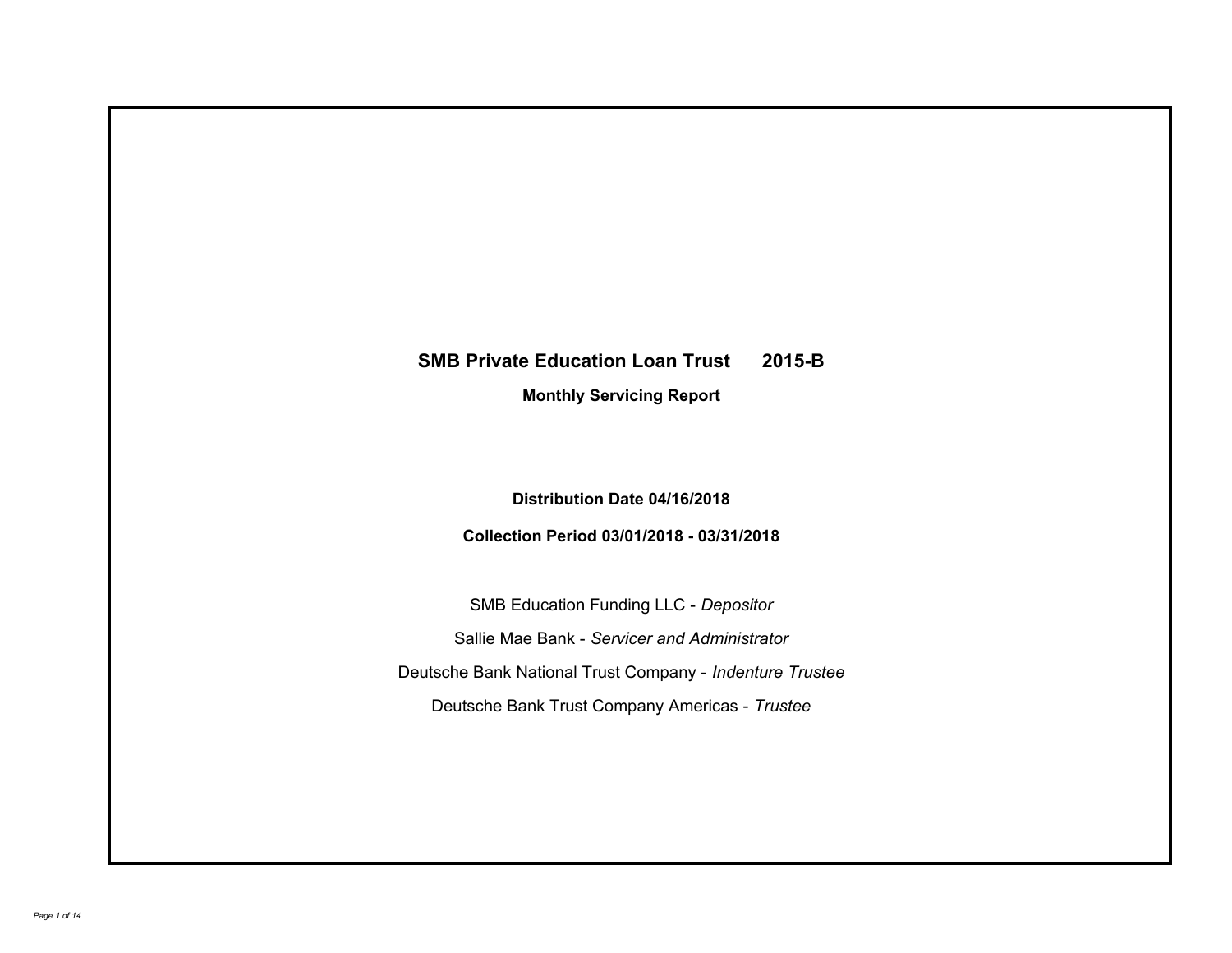|  | <b>Deal Parameters</b> |  |
|--|------------------------|--|
|  |                        |  |
|  |                        |  |

A

| <b>Student Loan Portfolio Characteristics</b>                  | <b>Settlement Date</b><br>07/30/2015 | 02/28/2018                        | 03/31/2018                        |
|----------------------------------------------------------------|--------------------------------------|-----------------------------------|-----------------------------------|
| <b>Principal Balance</b><br>Interest to be Capitalized Balance | \$700,964,388.29<br>42,430,107.89    | \$523,974,382.10<br>27,802,142.57 | \$514,665,349.90<br>27,471,088.50 |
| Pool Balance                                                   | \$743,394,496.18                     | \$551,776,524.67                  | \$542,136,438.40                  |
| Weighted Average Coupon (WAC)                                  |                                      |                                   |                                   |
| WAC1 (Contractual Interest Rate on the Loan)                   | 8.20%                                | 9.06%                             | 9.23%                             |
| WAC2 (Average of Applicable Interest Rate)                     | 8.18%                                | 9.01%                             | 9.18%                             |
| WAC3 (Average of Actual Interest Rate)                         | 8.13%                                | 8.93%                             | 9.10%                             |
| Weighted Average Remaining Term                                | 128.84                               | 119.75                            | 119.81                            |
| Number of Loans                                                | 63,899                               | 48,305                            | 47,520                            |
| Number of Borrowers                                            | 43,918                               | 33,105                            | 32,594                            |
| Pool Factor                                                    |                                      | 0.742239185                       | 0.729271526                       |
| Since Issued Total Constant Prepayment Rate (1)                |                                      | 8.08%                             | 8.21%                             |

| <b>Debt Securities</b> | <b>Cusip/Isin</b> | 03/15/2018       | 04/16/2018       |
|------------------------|-------------------|------------------|------------------|
| A <sub>2</sub> A       | 78448QAB4         | \$164,250,939.42 | \$159,656,515.32 |
| A2B                    | 78448QAC2         | \$76,992,627.85  | \$74,838,991.56  |
| A <sub>3</sub>         | 78448QAD0         | \$75,000,000.00  | \$75,000,000.00  |
|                        | 78448QAE8         | \$70,000,000.00  | \$70,000,000.00  |
|                        | 78448QAF5         | \$50,000,000.00  | \$50,000,000.00  |

| $\sim$<br>◡ | <b>Certificates</b> | Cusip/Isin | 03/15/2018   | 04/16/2018   |
|-------------|---------------------|------------|--------------|--------------|
|             | Residual            | 78448Q108  | \$100,000.00 | \$100,000.00 |

| D  | <b>Account Balances</b>  | 03/15/2018     | 04/16/2018     |
|----|--------------------------|----------------|----------------|
|    | Reserve Account Balance  | \$1,896,081.00 | \$1,896,081.00 |
|    |                          |                |                |
| E. | <b>Asset / Liability</b> | 03/15/2018     | 04/16/2018     |
|    | $\sim$                   | .              | -------        |

| Overcollateralization Percentage       | 20.94%           | 20.78%           |
|----------------------------------------|------------------|------------------|
| Specified Overcollateralization Amount | \$165,532,957.40 | \$162,640,931.52 |
| Actual Overcollateralization Amount    | \$115,532,957.40 | \$112,640,931.52 |

(1) Since Issued Total CPR calculations found in monthly servicing reports issued on or prior to September 15, 2015 originally included loans that were removed from the pool by the sponsor because they became ineligible for the pool between the cut-off date and settlement date. On October 5, 2015, Since Issued Total CPR calculations were revised to exclude these loans and all prior monthly servicing reports were restated. For additional information, see 'Since Issued CPR Methodology' found on page 11 of this report.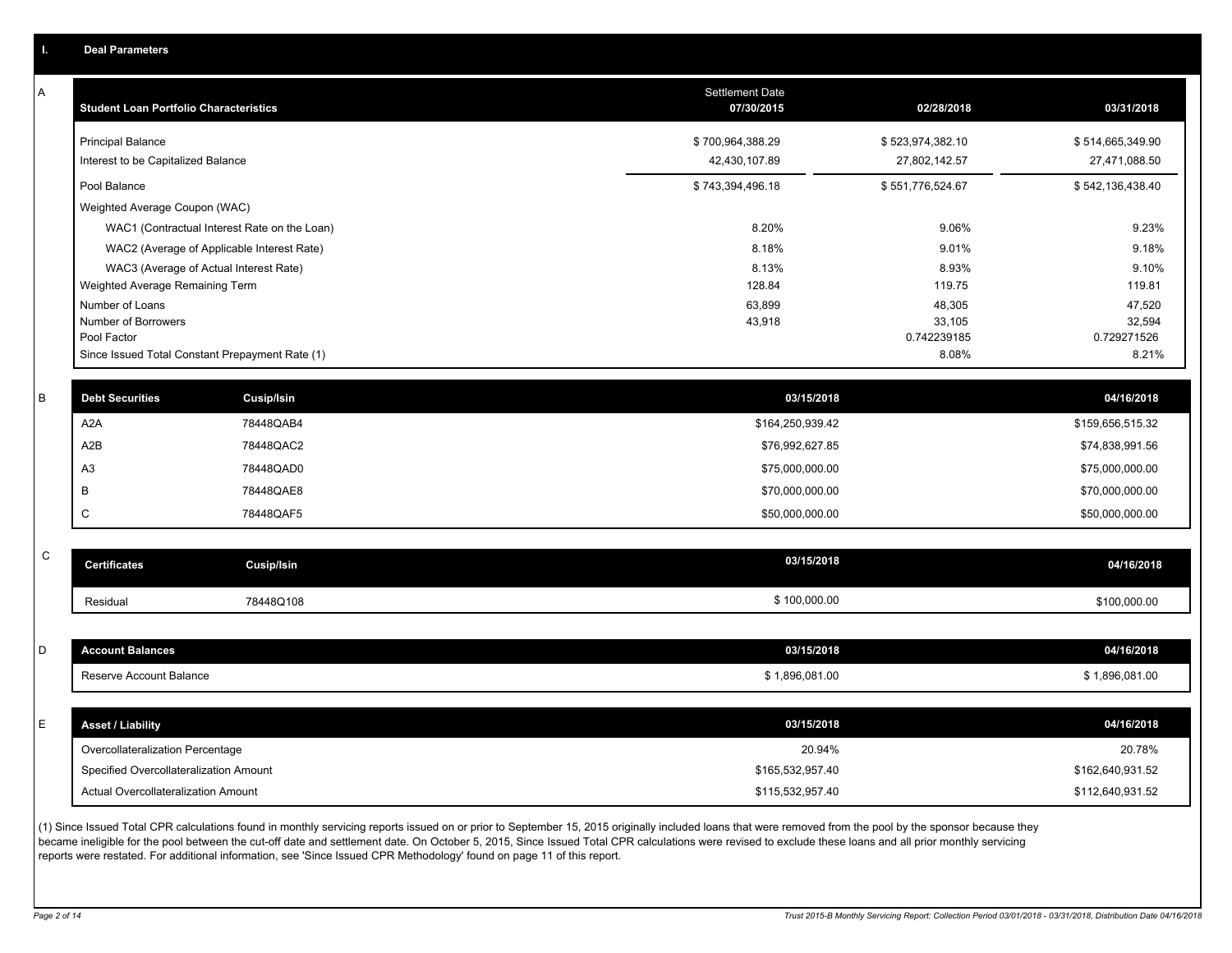| 2015-B Trust Activity 03/01/2018 through 03/31/2018<br>П. |                                                                  |                 |
|-----------------------------------------------------------|------------------------------------------------------------------|-----------------|
| A                                                         | <b>Student Loan Principal Receipts</b>                           |                 |
|                                                           | <b>Borrower Principal</b>                                        | 9,996,580.63    |
|                                                           | <b>Consolidation Activity Principal</b>                          | 0.00            |
|                                                           | Seller Principal Reimbursement                                   | 228.37          |
|                                                           | Servicer Principal Reimbursement                                 | 0.00            |
|                                                           | Delinquent Principal Purchases by Servicer                       | 0.00            |
|                                                           | <b>Other Principal Deposits</b>                                  | 0.00            |
|                                                           | <b>Total Principal Receipts</b>                                  | \$9,996,809.00  |
| В                                                         | <b>Student Loan Interest Receipts</b>                            |                 |
|                                                           | <b>Borrower Interest</b>                                         | 2,641,360.84    |
|                                                           | <b>Consolidation Activity Interest</b>                           | 0.00            |
|                                                           | Seller Interest Reimbursement                                    | 10.24           |
|                                                           | Servicer Interest Reimbursement                                  | 0.00            |
|                                                           | Delinquent Interest Purchases by Servicer                        | 0.00            |
|                                                           | <b>Other Interest Deposits</b>                                   | 0.00            |
|                                                           | <b>Total Interest Receipts</b>                                   | \$2,641,371.08  |
|                                                           |                                                                  |                 |
| C                                                         | <b>Recoveries on Realized Losses</b>                             | \$108,722.69    |
| D                                                         | <b>Investment Income</b>                                         | \$15,766.46     |
| Ε                                                         | <b>Funds Borrowed from Next Collection Period</b>                | \$0.00          |
| F                                                         | <b>Funds Repaid from Prior Collection Period</b>                 | \$0.00          |
| G                                                         | Loan Sale or Purchase Proceeds                                   | \$0.00          |
| н                                                         | Initial Deposits to Distribution Account                         | \$0.00          |
|                                                           | <b>Excess Transferred from Other Accounts</b>                    | \$0.00          |
| J                                                         | <b>Borrower Benefit Reimbursements</b>                           | \$0.00          |
| Κ                                                         | <b>Other Deposits</b>                                            | \$0.00          |
| L                                                         | <b>Other Fees Collected</b>                                      | \$0.00          |
| М                                                         | <b>AVAILABLE FUNDS</b>                                           | \$12,762,669.23 |
| N                                                         | Non-Cash Principal Activity During Collection Period             | \$637,328.46    |
| O                                                         | Aggregate Purchased Amounts by the Depositor, Servicer or Seller | \$0.00          |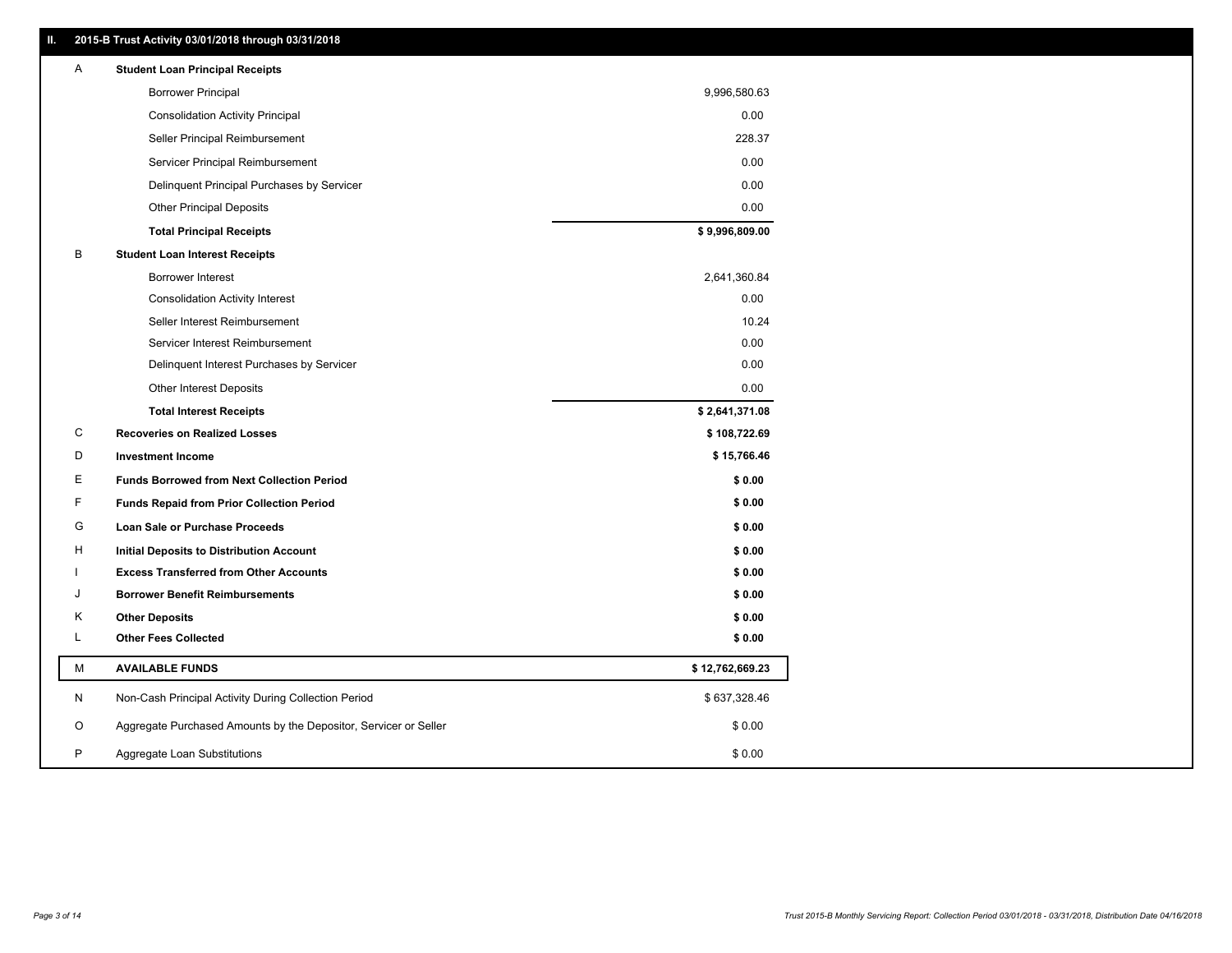# **03/31/2018 02/28/2018 Wtd Avg Coupon # Loans Principal and Interest Accrued to Capitalize % of Principal % of Loans in Repay (1) Wtd Avg Coupon # Loans Principal and Interest Accrued to Capitalize % of Principal % of Loans in Repay (1)**  INTERIM: IN SCHOOL 10.26% 3,324 \$50,313,879.14 9.281% - % 10.07% 3,350 \$50,410,736.18 9.136% - % GRACE 10.13% 893 \$12,804,325.96 2.362% - % 9.94% 1,038 \$15,011,938.63 2.721% - % DEFERMENT 10.18% 2,761 \$34,575,476.76 6.378% - % 9.96% 2,731 \$33,606,271.83 6.091% - % REPAYMENT: CURRENT 8.82% 37,967 \$408,048,779.17 75.267% 91.811% 8.65% 38,445 \$413,866,608.47 75.006% 91.412% 31-60 DAYS DELINQUENT 9.50% 741 \$10,141,379.24 1.871% 2.282% 9.31% 755 \$10,658,513.99 1.932% 2.354% 61-90 DAYS DELINQUENT 9.30% 299 \$4,519,359.59 0.834% 1.017% 9.27% 403 \$5,720,781.63 1.037% 1.264% > 90 DAYS DELINQUENT 10.24% 173 \$2,353,718.80 0.434% 0.530% 9.73% 185 \$2,394,976.29 0.434% 0.529% FORBEARANCE 9.00% 1,362 \$19,379,519.74 3.575% 4.360% 9.10% 1,398 \$20,106,697.65 3.644% 4.441% **TOTAL 47,520 \$542,136,438.40 100.00% 100.00% 48,305 \$551,776,524.67 100.00% 100.00% Loans by Repayment Status** Percentages may not total 100% due to rounding \*

Loans classified in "Repayment" include any loan for which interim interest only, \$25 fixed payments or full principal and interest payments are due. 1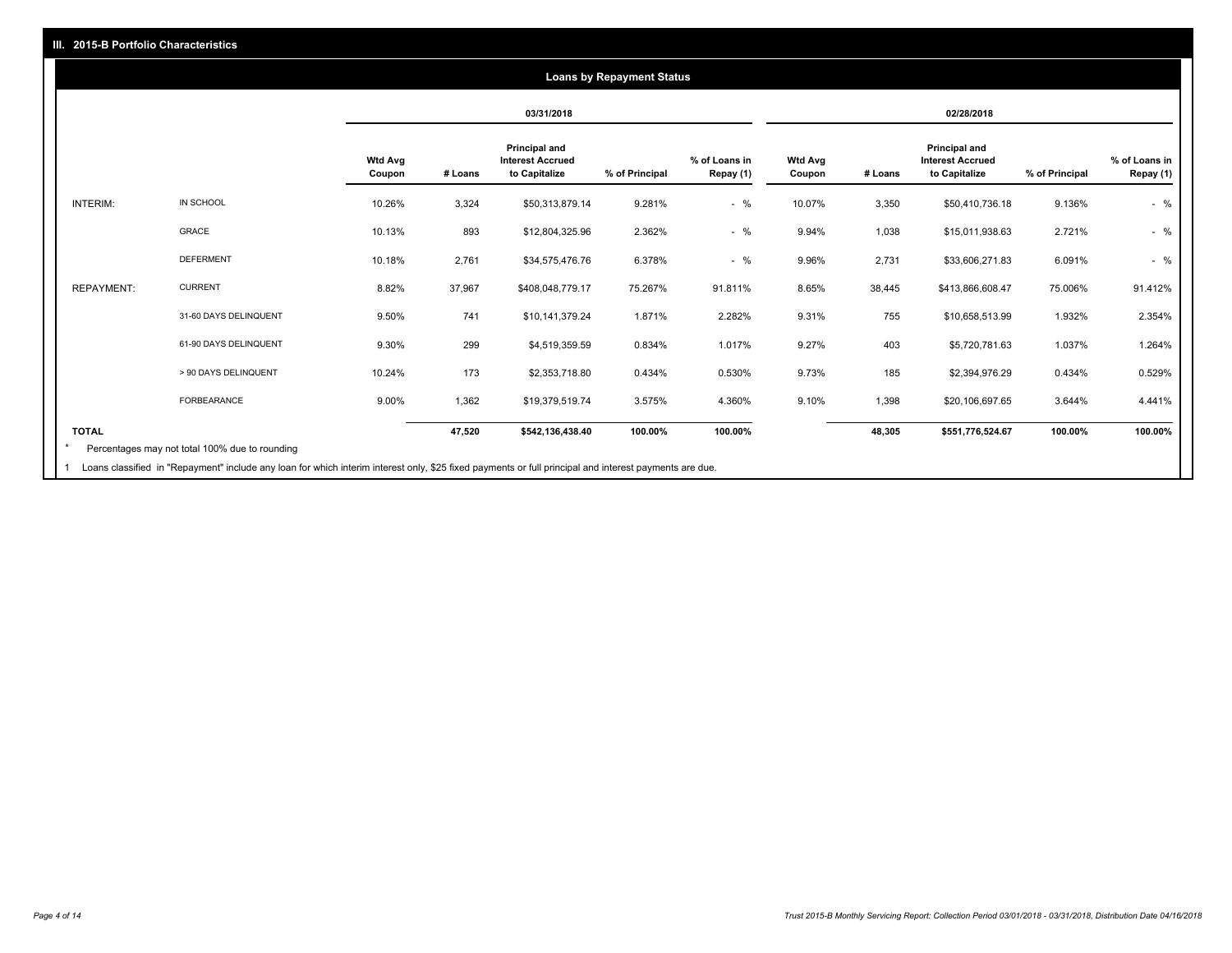|                 |                       |                          |         | 03/31/2018                                                       |                |                                |                          |         | 02/28/2018                                                       |                |                                |
|-----------------|-----------------------|--------------------------|---------|------------------------------------------------------------------|----------------|--------------------------------|--------------------------|---------|------------------------------------------------------------------|----------------|--------------------------------|
|                 |                       | <b>Wtd Avg</b><br>Coupon | # Loans | <b>Principal and</b><br><b>Interest Accrued</b><br>to Capitalize | % of Principal | % of Loans in<br>P&I Repay (2) | <b>Wtd Avg</b><br>Coupon | # Loans | <b>Principal and</b><br><b>Interest Accrued</b><br>to Capitalize | % of Principal | % of Loans in<br>P&I Repay (2) |
| <b>INTERIM:</b> | IN SCHOOL             | 9.80%                    | 6,616   | \$96,857,451.26                                                  | 17.866%        | $-$ %                          | 9.61%                    | 6,669   | \$97,281,683.70                                                  | 17.631%        | $-$ %                          |
|                 | GRACE                 | 9.75%                    | 1,657   | \$23,548,394.96                                                  | 4.344%         | $-$ %                          | 9.57%                    | 1,975   | \$28,279,509.80                                                  | 5.125%         | $-$ %                          |
|                 | <b>DEFERMENT</b>      | 9.72%                    | 5,133   | \$62,275,509.38                                                  | 11.487%        | $-$ %                          | 9.49%                    | 5,127   | \$61,263,899.44                                                  | 11.103%        | $-$ %                          |
| P&I REPAYMENT:  | <b>CURRENT</b>        | 8.71%                    | 31,592  | \$323,760,305.14                                                 | 59.719%        | 90.070%                        | 8.54%                    | 31,847  | \$327,005,795.66                                                 | 59.264%        | 89.603%                        |
|                 | 31-60 DAYS DELINQUENT | 9.48%                    | 699     | \$9,593,754.50                                                   | 1.770%         | 2.669%                         | 9.32%                    | 712     | \$9,870,970.57                                                   | 1.789%         | 2.705%                         |
|                 | 61-90 DAYS DELINQUENT | 9.31%                    | 291     | \$4,398,131.13                                                   | 0.811%         | 1.224%                         | 9.26%                    | 392     | \$5,562,437.87                                                   | 1.008%         | 1.524%                         |
|                 | > 90 DAYS DELINQUENT  | 10.24%                   | 170     | \$2,323,372.29                                                   | 0.429%         | 0.646%                         | 9.73%                    | 183     | \$2,379,148.29                                                   | 0.431%         | 0.652%                         |
|                 | FORBEARANCE           | 9.00%                    | 1,362   | \$19,379,519.74                                                  | 3.575%         | 5.391%                         | 9.11%                    | 1,400   | \$20,133,079.34                                                  | 3.649%         | 5.517%                         |
| <b>TOTAL</b>    |                       |                          | 47,520  | \$542,136,438.40                                                 | 100.00%        | 100.00%                        |                          | 48,305  | \$551,776,524.67                                                 | 100.00%        | 100.00%                        |

WAC reflects WAC3 To conform with company standard reporting these sections now include Princial and Interest Accrued to Capitalize.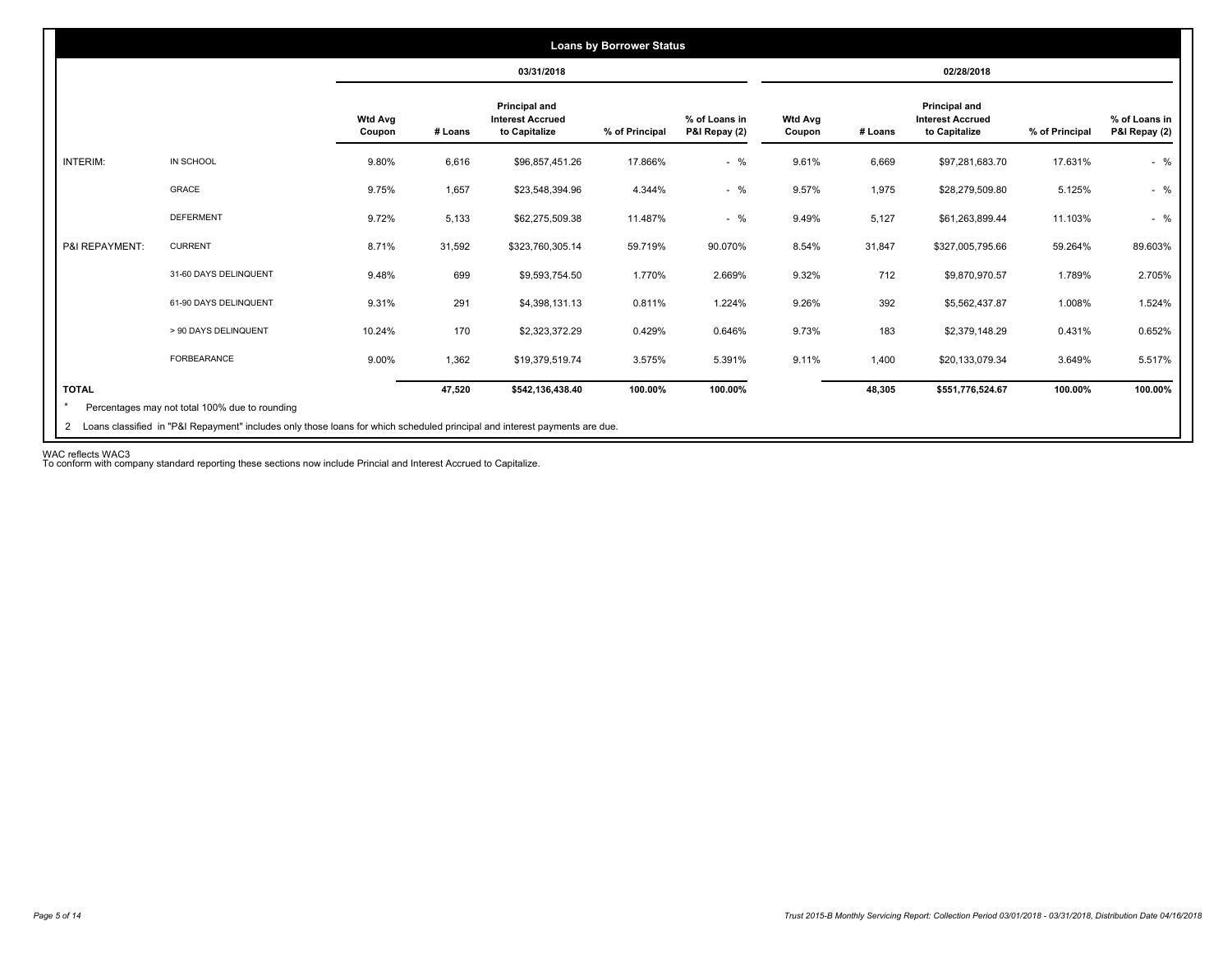|                                                                                                  | 3/31/2018        | 2/28/2018        |  |
|--------------------------------------------------------------------------------------------------|------------------|------------------|--|
| Pool Balance                                                                                     | \$542,136,438.40 | \$551,776,524.67 |  |
| Total # Loans                                                                                    | 47,520           | 48,305           |  |
| Total # Borrowers                                                                                | 32,594           | 33,105           |  |
| Weighted Average Coupon                                                                          | 9.18%            | 9.01%            |  |
| Weighted Average Remaining Term                                                                  | 119.81           | 119.75           |  |
| Percent of Pool - Cosigned                                                                       | 92.8%            | 92.7%            |  |
| Percent of Pool - Non Cosigned                                                                   | 7.2%             | 7.3%             |  |
| Borrower Interest Accrued for Period                                                             | \$3,917,003.80   | \$3,589,325.03   |  |
| Outstanding Borrower Interest Accrued                                                            | \$30,564,927.15  | \$30,843,360.61  |  |
| Gross Principal Realized Loss - Periodic *                                                       | \$879,632.14     | \$757,395.83     |  |
| Gross Principal Realized Loss - Cumulative *                                                     | \$18,464,493.03  | \$17,584,860.89  |  |
| Recoveries on Realized Losses - Periodic                                                         | \$108,722.69     | \$60,988.10      |  |
| Recoveries on Realized Losses - Cumulative                                                       | \$2,276,187.34   | \$2,167,464.65   |  |
| Net Losses - Periodic                                                                            | \$770,909.45     | \$696,407.73     |  |
| Net Losses - Cumulative                                                                          | \$16,188,305.69  | \$15,417,396.24  |  |
| Non-Cash Principal Activity - Capitalized Interest                                               | \$1,516,925.07   | \$1,732,444.97   |  |
| Since Issued Total Constant Prepayment Rate (CPR) (1)                                            | 8.21%            | 8.08%            |  |
| Loan Substitutions                                                                               | \$0.00           | \$0.00           |  |
| <b>Cumulative Loan Substitutions</b>                                                             | \$0.00           | \$0.00           |  |
| <b>Unpaid Servicing Fees</b>                                                                     | \$0.00           | \$0.00           |  |
| <b>Unpaid Administration Fees</b>                                                                | \$0.00           | \$0.00           |  |
| <b>Unpaid Carryover Servicing Fees</b>                                                           | \$0.00           | \$0.00           |  |
| Note Interest Shortfall                                                                          | \$0.00           | \$0.00           |  |
| Loans in Modification                                                                            | \$28,023,788.04  | \$26,630,502.02  |  |
| % of Loans in Modification as a % of Loans in Repayment (P&I)                                    | 8.24%            | 7.72%            |  |
|                                                                                                  |                  |                  |  |
| % Annualized Gross Principal Realized Loss - Periodic as a %<br>of Loans in Repayment (P&I) * 12 | 3.10%            | 2.64%            |  |
| % Gross Principal Realized Loss - Cumulative as a % of<br><b>Original Pool Balance</b>           | 2.48%            | 2.37%            |  |

\* In accordance with the Servicer's current policies and procedures, after September 1, 2017 loans subject to bankruptcy claims generally will not be reported as a charged-off unless and until they are delinguent for 120 d

(1) Since Issued Total CPR calculations found in monthly servicing reports issued on or prior to September 15, 2015 originally included loans that were removed from the pool by the sponsor because they became ineligible fo between the cut-off date and settlement date. On October 5, 2015, Since Issued Total CPR calculations were revised to exclude these loans and all prior monthly servicing reports were restated. For additional information, s Issued CPR Methodology' found on page 11 of this report.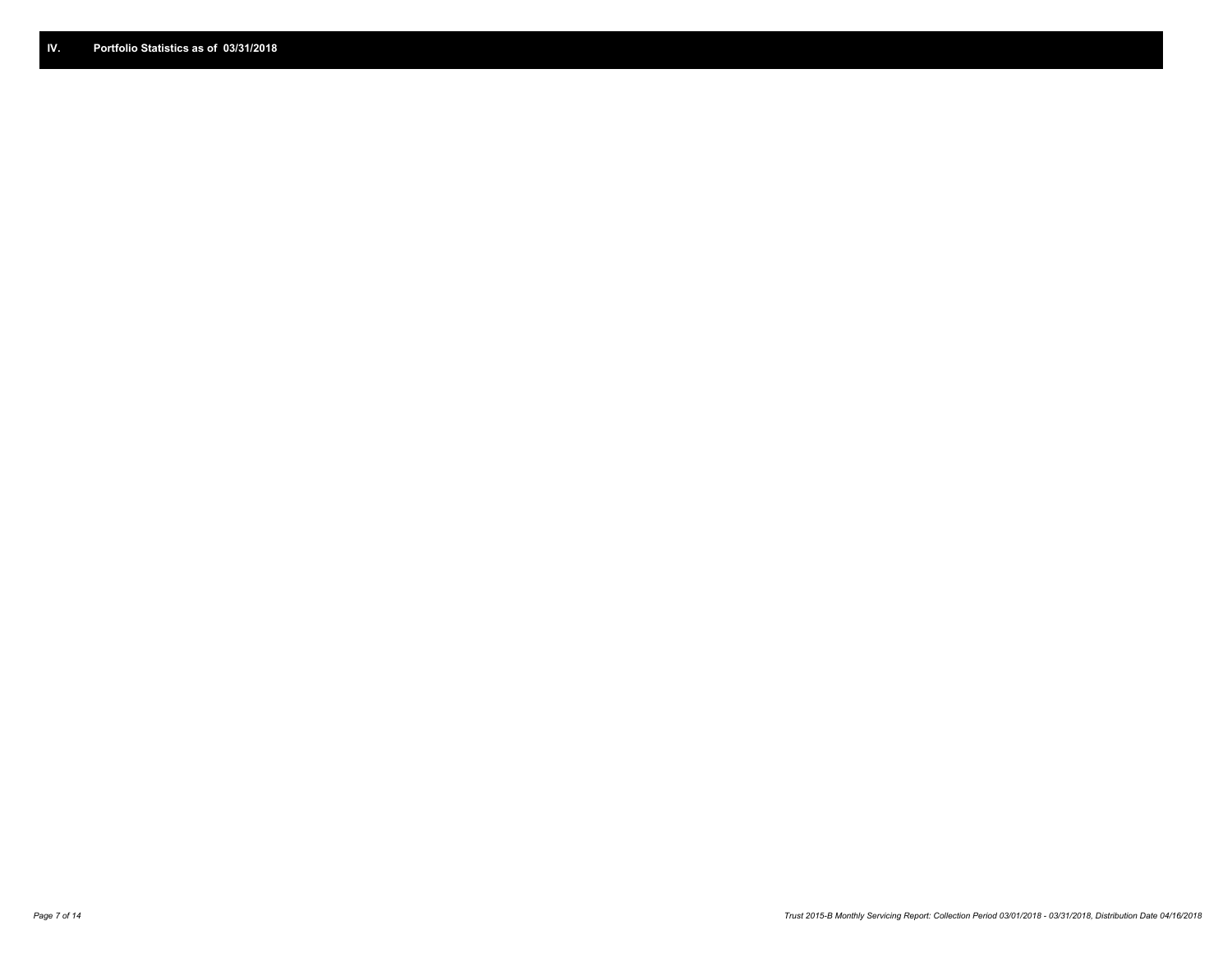| Loan Program                       |                                   |         |                  |           |
|------------------------------------|-----------------------------------|---------|------------------|-----------|
|                                    | Weighted<br><b>Average Coupon</b> | # LOANS | <b>\$ AMOUNT</b> | $%$ *     |
| - Smart Option Interest-Only Loans | 8.06%                             | 10,171  | \$89,519,926.60  | 16.512%   |
| - Smart Option Fixed Pay Loans     | 9.08%                             | 12,948  | \$170,979,695.82 | 31.538%   |
| - Smart Option Deferred Loans      | 9.44%                             | 24,401  | \$281,636,815.98 | 51.949%   |
| - Other Loan Programs              | $0.00\%$                          | 0       | \$0.00           | $0.000\%$ |
| Total                              | 9.10%                             | 47,520  | \$542,136,438.40 | 100.000%  |

\* Percentages may not total 100% due to rounding

B

C

A

**Index Type**

|                       | Weighted<br><b>Average Coupon</b> | # LOANS | <b>\$ AMOUNT</b> | % *      |
|-----------------------|-----------------------------------|---------|------------------|----------|
| - Fixed Rate Loans    | 8.14%                             | 9,574   | \$125,580,681.00 | 23.164%  |
| - LIBOR Indexed Loans | 9.39%                             | 37,946  | \$416,555,757.40 | 76.836%  |
| - Other Index Rates   | $0.00\%$                          | 0       | \$0.00           | 0.000%   |
| <b>Total</b>          | 9.10%                             | 47,520  | \$542,136,438.40 | 100.000% |

\* Percentages may not total 100% due to rounding

# **Weighted Average Recent FICO**

| 0 - 639<br>640 - 669<br>670 - 699 | 4,103<br>2,974<br>5,245 | \$44,790,279.59<br>\$32,879,177.00 | 8.262%<br>6.065% |
|-----------------------------------|-------------------------|------------------------------------|------------------|
|                                   |                         |                                    |                  |
|                                   |                         |                                    |                  |
|                                   |                         | \$60,260,772.40                    | 11.115%          |
| 700 - 739                         | 10.176                  | \$117,108,388.64                   | 21.601%          |
| $740 +$                           | 25,015                  | \$286,973,432.83                   | 52.934%          |
| N/A <sup>(1)</sup>                |                         | \$124,387.94                       | 0.023%           |
| <b>Total</b>                      | 47,520                  | \$542,136,438.40                   | 100.000%         |

WAC reflects WAC3 To conform with company standard reporting these sections now include Princial and Interest Accrued to Capitalize.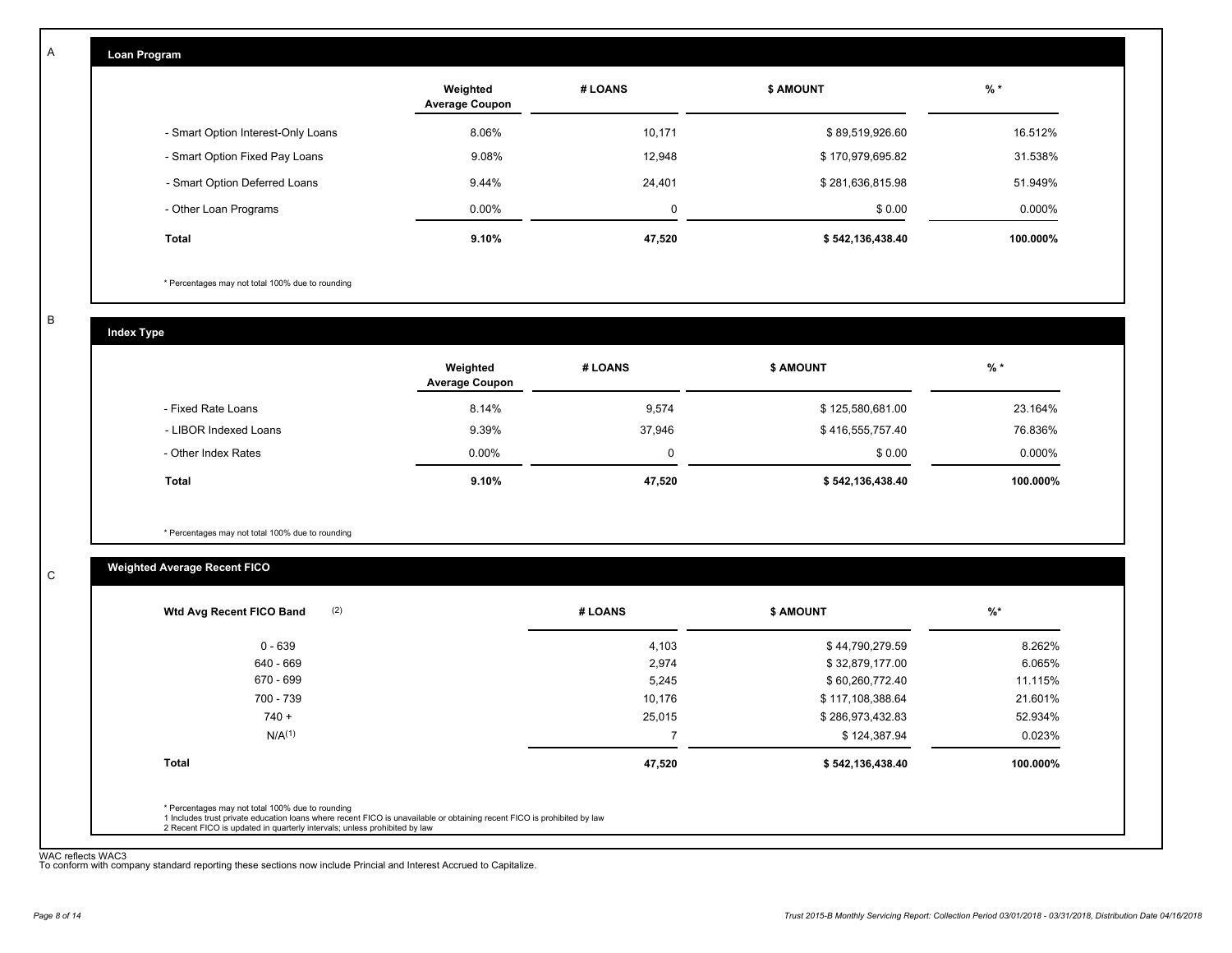| А. | <b>Reserve Account</b>               |
|----|--------------------------------------|
|    | Specified Reserve Account Balance    |
|    | Actual Reserve Account Balance       |
| В. | <b>Principal Distribution Amount</b> |

| ii.   | Pool Balance                                                                                        | \$542,136,438.40 |  |
|-------|-----------------------------------------------------------------------------------------------------|------------------|--|
| iii.  | First Priority Principal Distribution Amount (i - ii)                                               | \$0.00           |  |
|       |                                                                                                     |                  |  |
| iv.   | Class A and B Notes Outstanding                                                                     | \$386,243,567.27 |  |
| v.    | First Priority Principal Distribution Amount                                                        | \$0.00           |  |
| vi.   | Pool Balance                                                                                        | \$542,136,438.40 |  |
| vii.  | Specified Overcollateralization Amount                                                              | \$162,640,931.52 |  |
| viii. | Available Funds (after payment of waterfall items A through H)                                      | \$11,165,719.41  |  |
| ix.   | <b>Class C Notes Outstanding</b>                                                                    | \$50,000,000.00  |  |
| х.    | Regular Principal Distribution Amount (if (iv > 0, (iv - v) - (vi - vii), min(viii, ix))            | \$6,748,060.39   |  |
|       |                                                                                                     |                  |  |
| xi.   | Pool Balance                                                                                        | \$542,136,438.40 |  |
| xii.  | 10% of Initial Pool Balance                                                                         | \$74,339,449.62  |  |
| xiii. | First Priority Principal Distribution Amount                                                        | \$0.00           |  |
| xiv.  | Regular Principal Distribution Amount                                                               | \$6,748,060.39   |  |
| XV.   | Available Funds (after payment of waterfall items A through J)                                      | \$4,417,659.02   |  |
|       | xvi. Additional Principal Distribution Amount (if( $ix \le x$ , min( $xv$ , $xi$ - $xiii - xiv$ ))) | \$0.00           |  |

i. Class A Notes Outstanding and the set of the set of the set of the set of the set of the set of the set of the set of the set of the set of the set of the set of the set of the set of the set of the set of the set of th

\$ 1,896,081.00 \$ 1,896,081.00

# **V. 2015-B Reserve Account and Principal Distribution Calculations**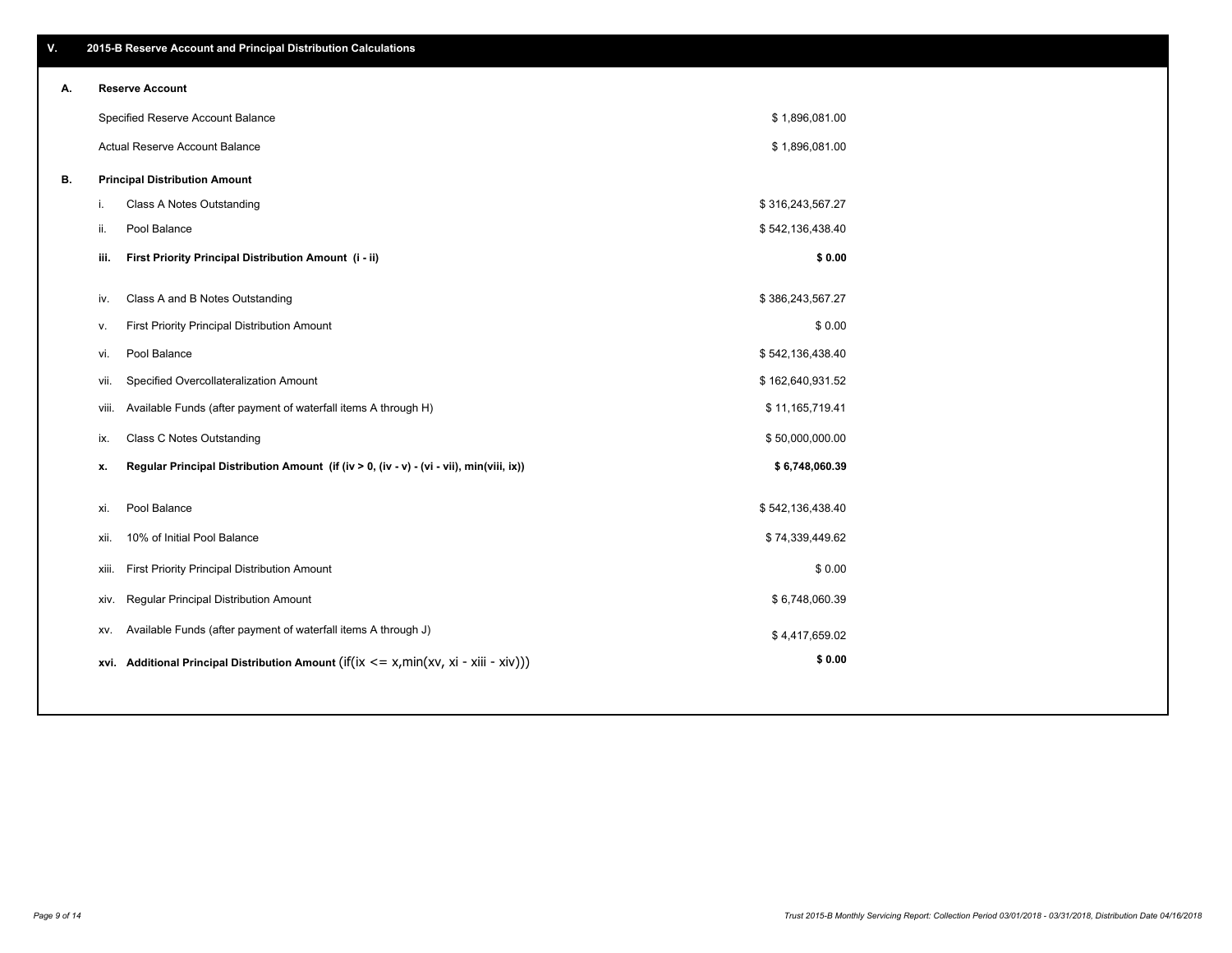|    |                                                         | Paid           | <b>Funds Balance</b> |
|----|---------------------------------------------------------|----------------|----------------------|
|    | <b>Total Available Funds</b>                            |                | \$12,762,669.23      |
| A  | <b>Trustee Fees</b>                                     | \$0.00         | \$12,762,669.23      |
| B  | <b>Servicing Fees</b>                                   | \$350,241.42   | \$12,412,427.81      |
| C  | i. Administration Fees                                  | \$8,333.00     | \$12,404,094.81      |
|    | ii. Unreimbursed Administrator Advances plus any Unpaid | \$0.00         | \$12,404,094.81      |
| D  | Class A Noteholders Interest Distribution Amount        | \$846,708.73   | \$11,557,386.08      |
| Е  | First Priority Principal Payment                        | \$0.00         | \$11,557,386.08      |
| F. | Class B Noteholders Interest Distribution Amount        | \$204,166.67   | \$11,353,219.41      |
| G  | Class C Noteholders Interest Distribution Amount        | \$187,500.00   | \$11,165,719.41      |
| н  | <b>Reinstatement Reserve Account</b>                    | \$0.00         | \$11,165,719.41      |
|    | <b>Regular Principal Distribution</b>                   | \$6,748,060.39 | \$4,417,659.02       |
| J  | <b>Carryover Servicing Fees</b>                         | \$0.00         | \$4,417,659.02       |
| Κ  | <b>Additional Principal Distribution Amount</b>         | \$0.00         | \$4,417,659.02       |
| L  | Unpaid Expenses of Trustee                              | \$0.00         | \$4,417,659.02       |
| M  | Unpaid Expenses of Administrator                        | \$0.00         | \$4,417,659.02       |
| N  | Remaining Funds to the Residual Certificateholders      | \$4,417,659.02 | \$0.00               |

## **Waterfall Conditions**

| Α. |      | <b>Class C Noteholders' Interest Distribution Condition</b>                        |                  |  |
|----|------|------------------------------------------------------------------------------------|------------------|--|
|    |      | Pool Balance                                                                       | \$542,136,438.40 |  |
|    | ii.  | Class A and B Notes Outstanding                                                    | \$386,243,567.27 |  |
|    | iii. | Class C Noteholders' Interest Distribution Ratio (i / ii)                          | 140.36%          |  |
|    | iv.  | Minimum Ratio                                                                      | 110.00%          |  |
|    | V.   | Is the Class C Noteholders' Interest Distribution Condition Satisfied (iii $>$ iv) |                  |  |

\* If the Class C Noteholders' Interest Distribution Condition is satisfied then the amount of interest accrued at the Class C Rate for the Accrual Period is Released on the distribution Date.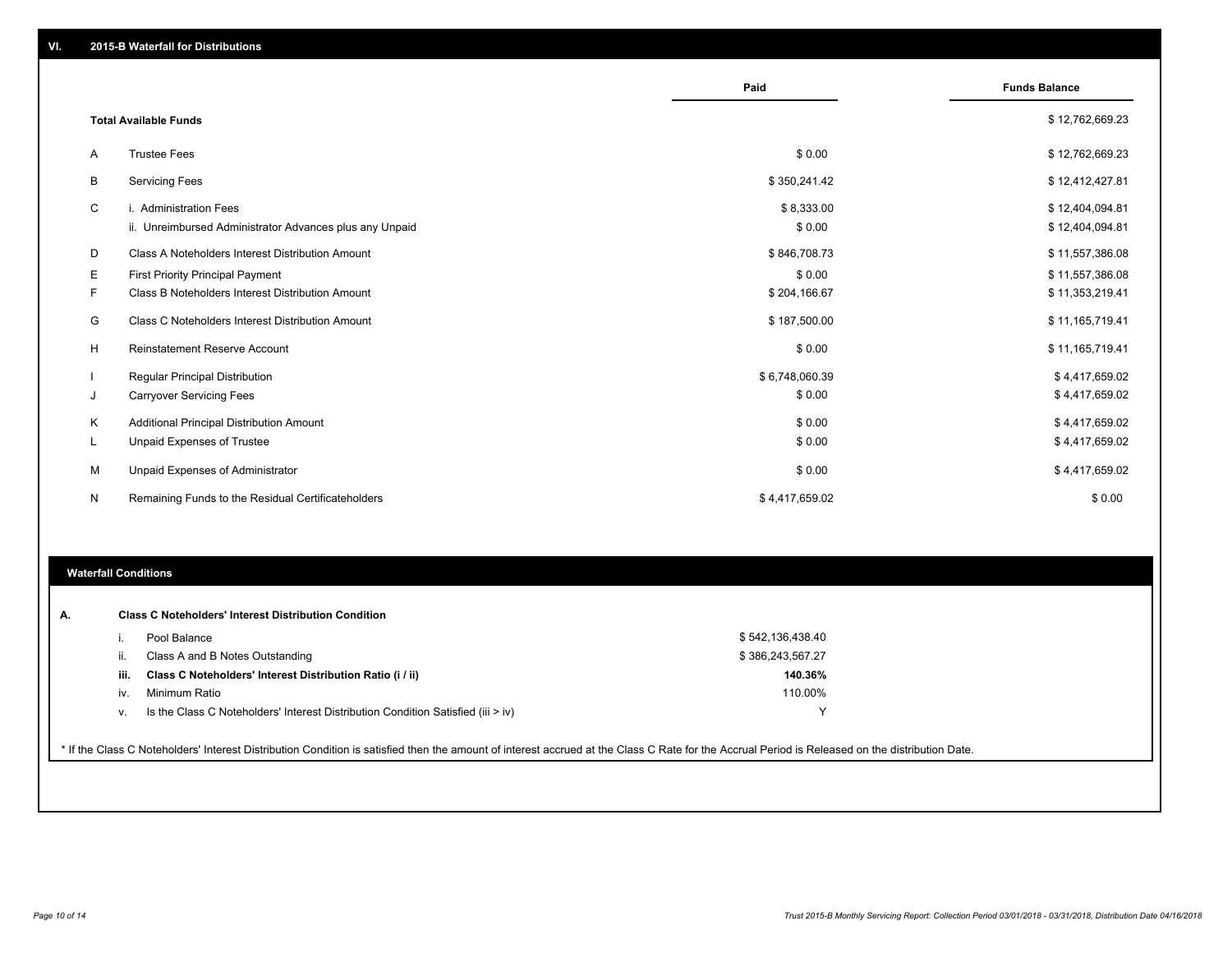# **VII. 2015-B Distributions**

#### **Distribution Amounts**

|                                                            | A <sub>2</sub> A        | A <sub>2</sub> B        | A <sub>3</sub>          |
|------------------------------------------------------------|-------------------------|-------------------------|-------------------------|
| Cusip/Isin                                                 | 78448QAB4               | 78448QAC2               | 78448QAD0               |
| <b>Beginning Balance</b>                                   | \$164,250,939.42        | \$76,992,627.85         | \$75,000,000.00         |
| Index                                                      | <b>FIXED</b>            | <b>LIBOR</b>            | <b>LIBOR</b>            |
| Spread/Fixed Rate                                          | 2.98%                   | 1.20%                   | 1.75%                   |
| Record Date (Days Prior to Distribution)                   | 1 NEW YORK BUSINESS DAY | 1 NEW YORK BUSINESS DAY | 1 NEW YORK BUSINESS DAY |
| <b>Accrual Period Begin</b>                                | 3/15/2018               | 3/15/2018               | 3/15/2018               |
| <b>Accrual Period End</b>                                  | 4/15/2018               | 4/16/2018               | 4/16/2018               |
| Daycount Fraction                                          | 0.08333333              | 0.08888889              | 0.08888889              |
| Interest Rate*                                             | 2.98000%                | 2.97660%                | 3.52660%                |
| <b>Accrued Interest Factor</b>                             | 0.002483333             | 0.002645867             | 0.003134756             |
| <b>Current Interest Due</b>                                | \$407,889.83            | \$203,712.23            | \$235,106.67            |
| Interest Shortfall from Prior Period Plus Accrued Interest | $S -$                   | $S -$                   | $S -$                   |
| <b>Total Interest Due</b>                                  | \$407,889.83            | \$203,712.23            | \$235,106.67            |
| <b>Interest Paid</b>                                       | \$407,889.83            | \$203,712.23            | \$235,106.67            |
| <b>Interest Shortfall</b>                                  | $\mathsf{\$}$ -         | \$ -                    | $\frac{2}{3}$ -         |
| <b>Principal Paid</b>                                      | \$4,594,424.10          | \$2,153,636.29          | $\frac{2}{3}$ -         |
| <b>Ending Principal Balance</b>                            | \$159,656,515.32        | \$74,838,991.56         | \$75,000,000.00         |
| Paydown Factor                                             | 0.023929292             | 0.023929292             | 0.000000000             |
| <b>Ending Balance Factor</b>                               | 0.831544351             | 0.831544351             | 1.000000000             |

\* Pay rates for Current Distribution. For the interest rates applicable to the next distribution date, please see https://www.salliemae.com/about/investors/data/SMBabrate.txt.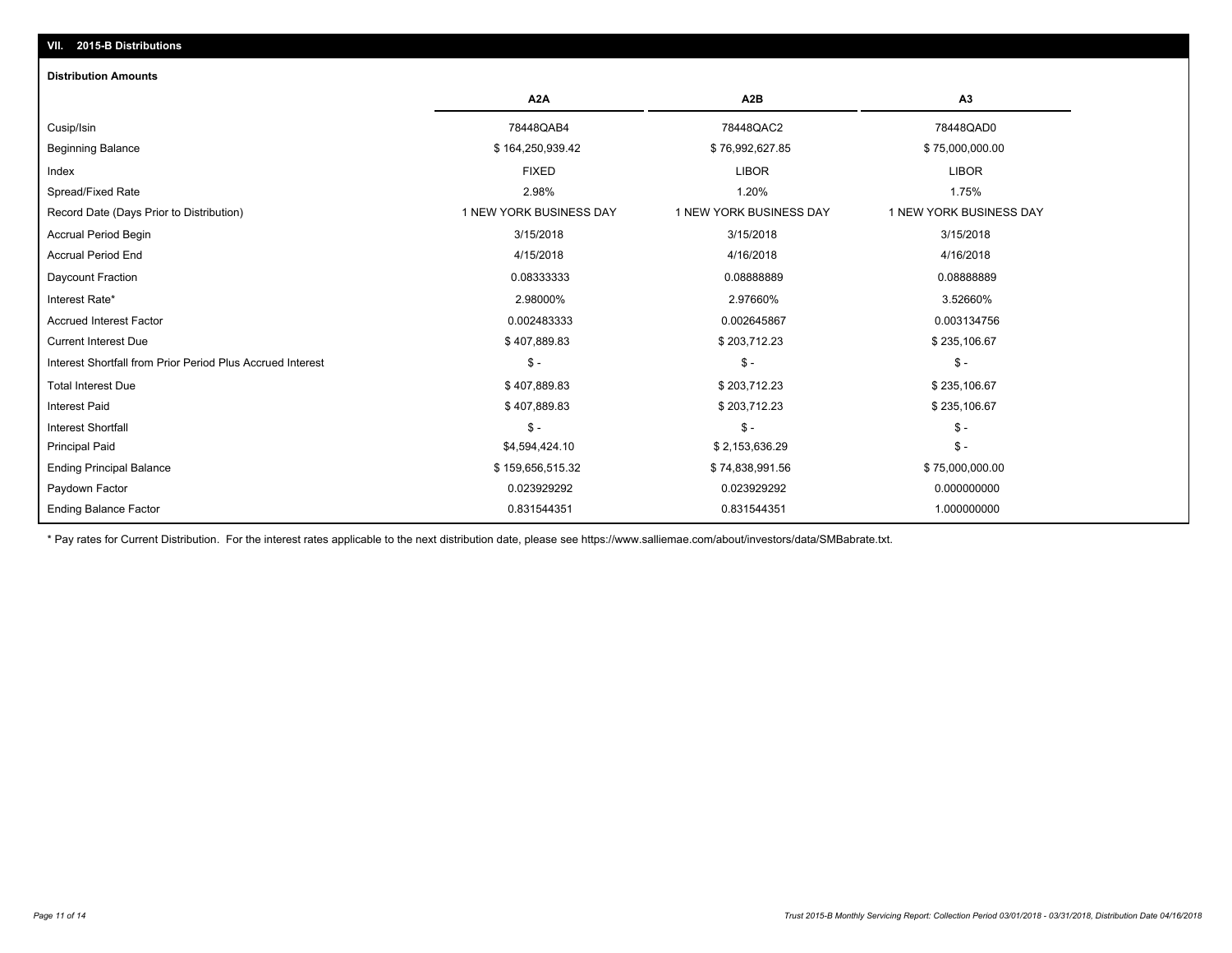| 2015-B Distributions<br>VII.                               |                         |                         |
|------------------------------------------------------------|-------------------------|-------------------------|
| <b>Distribution Amounts</b>                                |                         |                         |
|                                                            | в                       | C                       |
| Cusip/Isin                                                 | 78448QAE8               | 78448QAF5               |
| <b>Beginning Balance</b>                                   | \$70,000,000.00         | \$50,000,000.00         |
| Index                                                      | <b>FIXED</b>            | <b>FIXED</b>            |
| Spread/Fixed Rate                                          | 3.50%                   | 4.50%                   |
| Record Date (Days Prior to Distribution)                   | 1 NEW YORK BUSINESS DAY | 1 NEW YORK BUSINESS DAY |
| Accrual Period Begin                                       | 3/15/2018               | 3/15/2018               |
| <b>Accrual Period End</b>                                  | 4/15/2018               | 4/15/2018               |
| Daycount Fraction                                          | 0.08333333              | 0.08333333              |
| Interest Rate*                                             | 3.50000%                | 4.50000%                |
| <b>Accrued Interest Factor</b>                             | 0.002916667             | 0.003750000             |
| <b>Current Interest Due</b>                                | \$204,166.67            | \$187,500.00            |
| Interest Shortfall from Prior Period Plus Accrued Interest | $\mathsf{\$}$ -         | $\mathsf{\$}$ -         |
| <b>Total Interest Due</b>                                  | \$204,166.67            | \$187,500.00            |
| <b>Interest Paid</b>                                       | \$204,166.67            | \$187,500.00            |
| <b>Interest Shortfall</b>                                  | $\frac{1}{2}$           | $\mathsf{\$}$ -         |
| <b>Principal Paid</b>                                      | $S -$                   | $\mathsf{\$}$ -         |
| <b>Ending Principal Balance</b>                            | \$70,000,000.00         | \$50,000,000.00         |
| Paydown Factor                                             | 0.000000000             | 0.000000000             |
| <b>Ending Balance Factor</b>                               | 1.000000000             | 1.000000000             |

\* Pay rates for Current Distribution. For the interest rates applicable to the next distribution date, please see https://www.salliemae.com/about/investors/data/SMBabrate.txt.